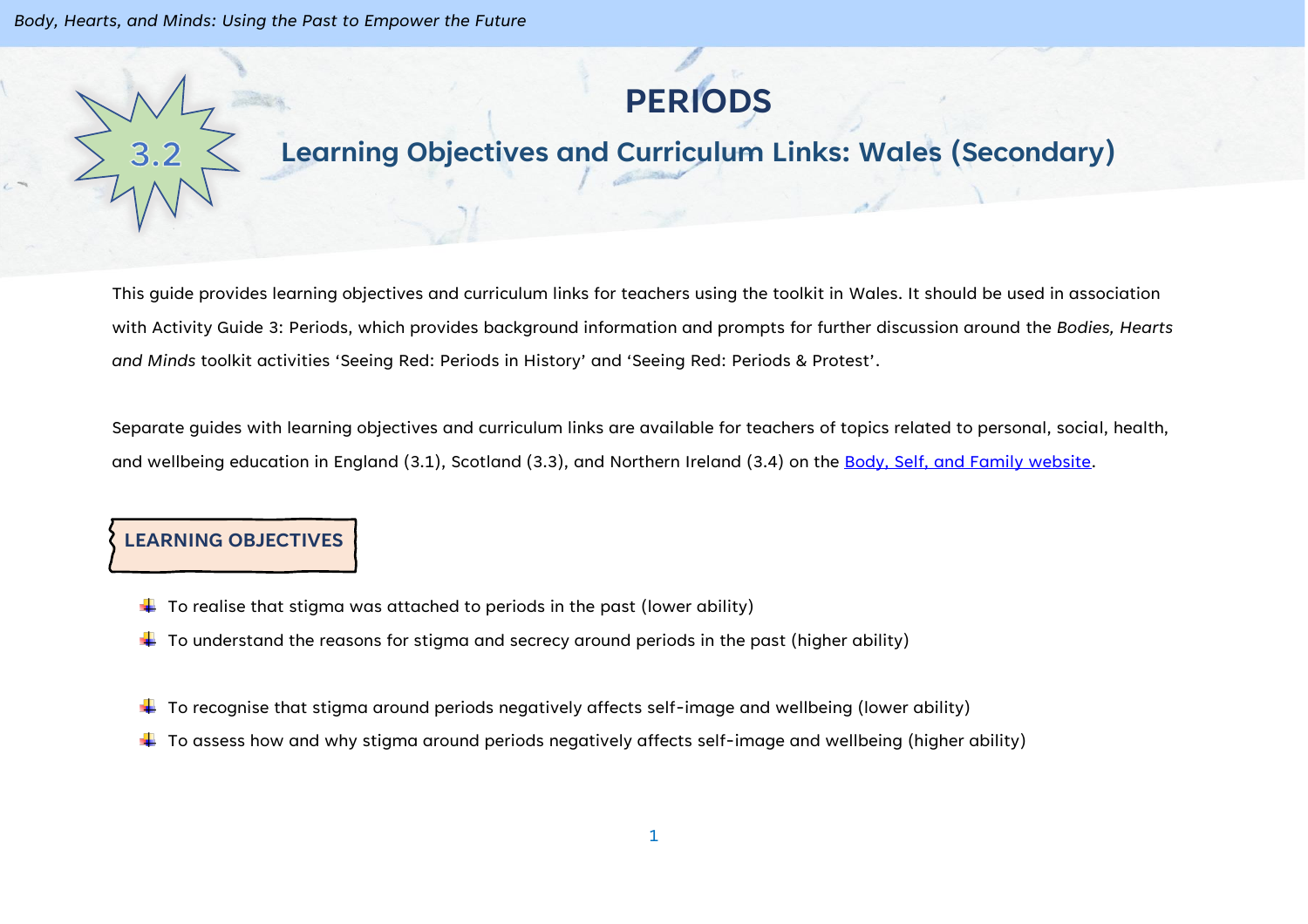- $\downarrow$  To identify some of the ways that stigma around periods is perpetuated today (lower ability)
- $\ddot{\phantom{a}}$  To formulate effective techniques for challenging stigma around periods today (higher ability)

### **HOW DOES THIS ACTIVITY LINK TO THE CURRICULUM?**

## **Health and well-being (Wales)**

| Developing physical health and well-being has lifelong benefits                                                                                                                                                                            |                                                                                                                                                                                              |  |
|--------------------------------------------------------------------------------------------------------------------------------------------------------------------------------------------------------------------------------------------|----------------------------------------------------------------------------------------------------------------------------------------------------------------------------------------------|--|
| <b>Progression step 4</b>                                                                                                                                                                                                                  | <b>Progression step 5</b>                                                                                                                                                                    |  |
| I can analyse the connection between physical and emotional<br>changes. I can modify my behaviour to support my physical and<br>emotional health, and can work collaboratively to plan and<br>refine strengths and areas for improvements. | can evaluate the connection between physical and emotional<br>changes, independently selecting from a range of strategies to<br>improve my physical and emotional health and that of others. |  |

#### **How we process and respond to our experiences affects our mental health and emotional well-being**

| <b>Progression step 4</b>                                    | <b>Progression step 5</b>                                      |
|--------------------------------------------------------------|----------------------------------------------------------------|
| can advocate the benefits of communicating about feelings as | can contribute towards a culture where talking about mental    |
| one of a range of strategies which can help promote positive | health and emotional well-being is encouraged and normalised.  |
| mental health and emotional well-being.                      | I can identify when to seek help based on a good understanding |
| can identify people and groups who can help me with my       | of my mental health and emotional well-being.                  |
| mental health and emotional well-being.                      |                                                                |
|                                                              |                                                                |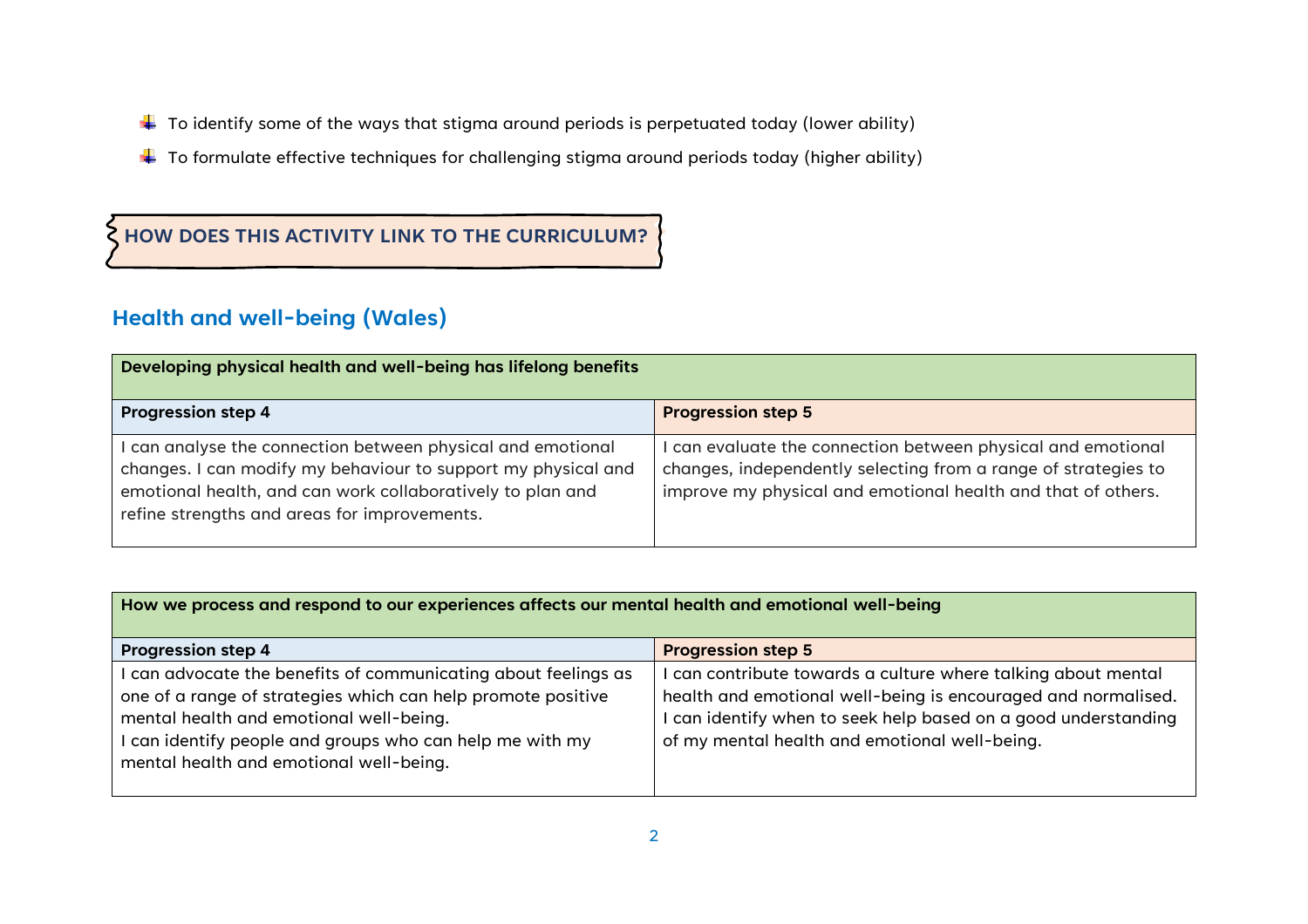| I can reflect and learn from the past in order to anticipate and<br>prepare myself and others for future experiences.              | can respond to current experiences, as well as reflect, and learn<br>from the past, in order to anticipate and prepare myself and<br>others for future experiences. |
|------------------------------------------------------------------------------------------------------------------------------------|---------------------------------------------------------------------------------------------------------------------------------------------------------------------|
| I can empathise with others and understand the value of<br>demonstrating this through actions which are compassionate<br>and kind. | can empathise with others which helps me to be<br>compassionate and kind towards myself and others.                                                                 |

| How we engage with social influences shapes who we are and affects our health and well-being           |                                                                                                                          |  |
|--------------------------------------------------------------------------------------------------------|--------------------------------------------------------------------------------------------------------------------------|--|
| <b>Progression step 4</b>                                                                              | <b>Progression step 5</b>                                                                                                |  |
| I have a developing awareness of how rules, norms and                                                  | I have an understanding of the complexities of groups and                                                                |  |
| behaviours become established within groups and at times go                                            | situations, the interactions that take place within and between                                                          |  |
| unchallenged.                                                                                          | them, and their effect on those exposed to them.                                                                         |  |
| I can interact pro-socially in different groups and situations,<br>adapting my behaviours accordingly. | can interact pro-socially in different groups and situations, and<br>actively advocate for other individuals and groups. |  |
| I can evaluate how my values, attitudes and identity are shaped                                        | can recognise and understand how                                                                                         |  |
| by the groups and social influences with which I interact.                                             | people's values, attitudes and identity are shaped by different<br>groups and influences.                                |  |
|                                                                                                        | can promote positive attitudes and values, and, where<br>appropriate, I can challenge harmful ones.                      |  |